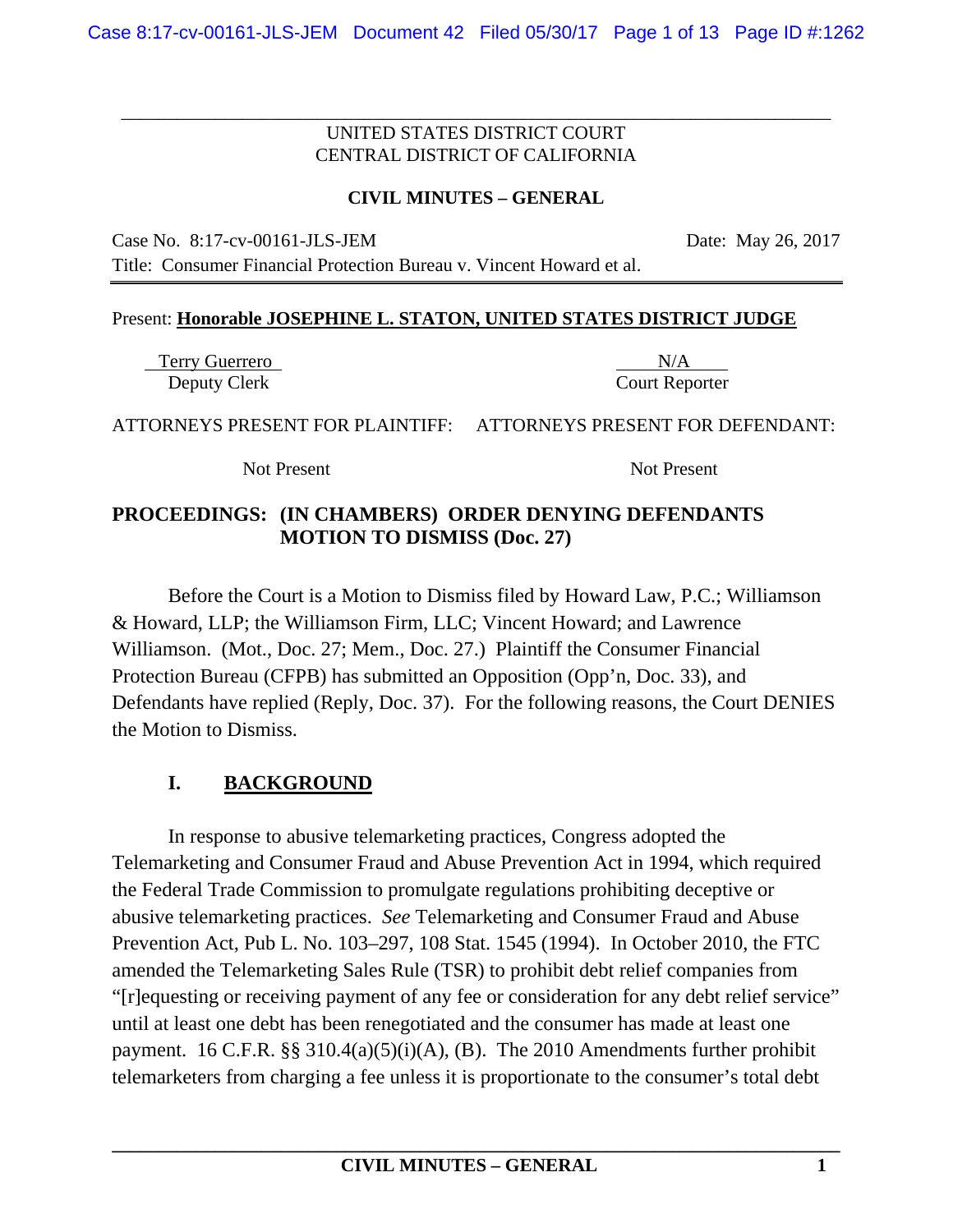\_\_\_\_\_\_\_\_\_\_\_\_\_\_\_\_\_\_\_\_\_\_\_\_\_\_\_\_\_\_\_\_\_\_\_\_\_\_\_\_\_\_\_\_\_\_\_\_\_\_\_\_\_\_\_\_\_\_\_\_\_\_\_\_\_\_\_\_\_\_\_\_\_\_\_\_

#### **CIVIL MINUTES – GENERAL**

Case No. 8:17-cv-00161-JLS-JEM Date: May 26, 2017

balance or a percentage of the amount the consumer has saved from the debt renegotiation. *Id.*  $\S$  310.4(a)(5)(i)(C).

Title: Consumer Financial Protection Bureau v. Vincent Howard et al.

The CFPB alleges that in 2007, Vincent Howard, Lawrence Williamson, and their law firms partnered with Morgan Drexen to offer debt relief services to consumers. (Compl. ¶ 31, Doc. 1.) Under this partnership, consumers entered agreements with Howard Law or Williams Law Firm, but Morgan Drexen performed much of the advertising, enrollment, negotiations with creditors, and collections of fees. (*Id.* ¶¶ 32- 34.) After the 2010 Amendments to the TSR, Defendants and Morgan Drexen altered their enrollment process so that consumers would sign one contract for debt relief services and another purportedly for bankruptcy services. (*Id.* ¶¶ 38, 40-41.) The CFPB contends that these dual contracts were a sham intended to enable Defendants to circumvent the TSR's prohibition on upfront fees. (*Id.* ¶¶ 40, 41.) Consumers continued to pay an upfront engagement fee of \$1,000 to \$3,250 and a \$50 administrative fee, just under the newly created bankruptcy services contract. (*Id.* ¶ 40.) Defendants allegedly approved advertisements for their debt relief services that ran on network and cable television from December 8, 2010 through April 11, 2014. (*Id.* ¶¶ 43-44.) These advertisements promoted Defendants' debt relief services as having "\$0 up-front fees" and allowing consumers to "[s]tart [their] li[ves] over without filing bankruptcy." (*Id.* ¶¶ 46-47.) When consumers called the toll-free number provided in the television advertisements, an "Intake Specialist" would coax consumers into agreeing to both contracts. (*Id.* ¶¶ 48-52.) When consumers inquired about the bankruptcy services contract, Intake Specialists informed consumers that they had to complete the bankruptcy services contract to enroll in the program and that no bankruptcy work would be completed—nor would any fees be charged—until the consumer agreed to file for bankruptcy. (*Id.* ¶ 52.) In truth, Defendants immediately began making monthly withdrawals from consumers' bank accounts. (*Id.* ¶ 54.) Only after a consumer had fully paid the advance fee would Defendants direct these monthly withdrawals to a trust account that would be used to settle the consumer's debts. (*Id.* ¶ 55.)

On August 20, 2013, the CFPB filed suit against Morgan Drexen and its CEO, Walter Ledda, for violating the TSR. (*Id.* ¶ 59.) In their defense, Morgan Drexen and Ledda claimed that the advance fees were for bankruptcy services actually performed.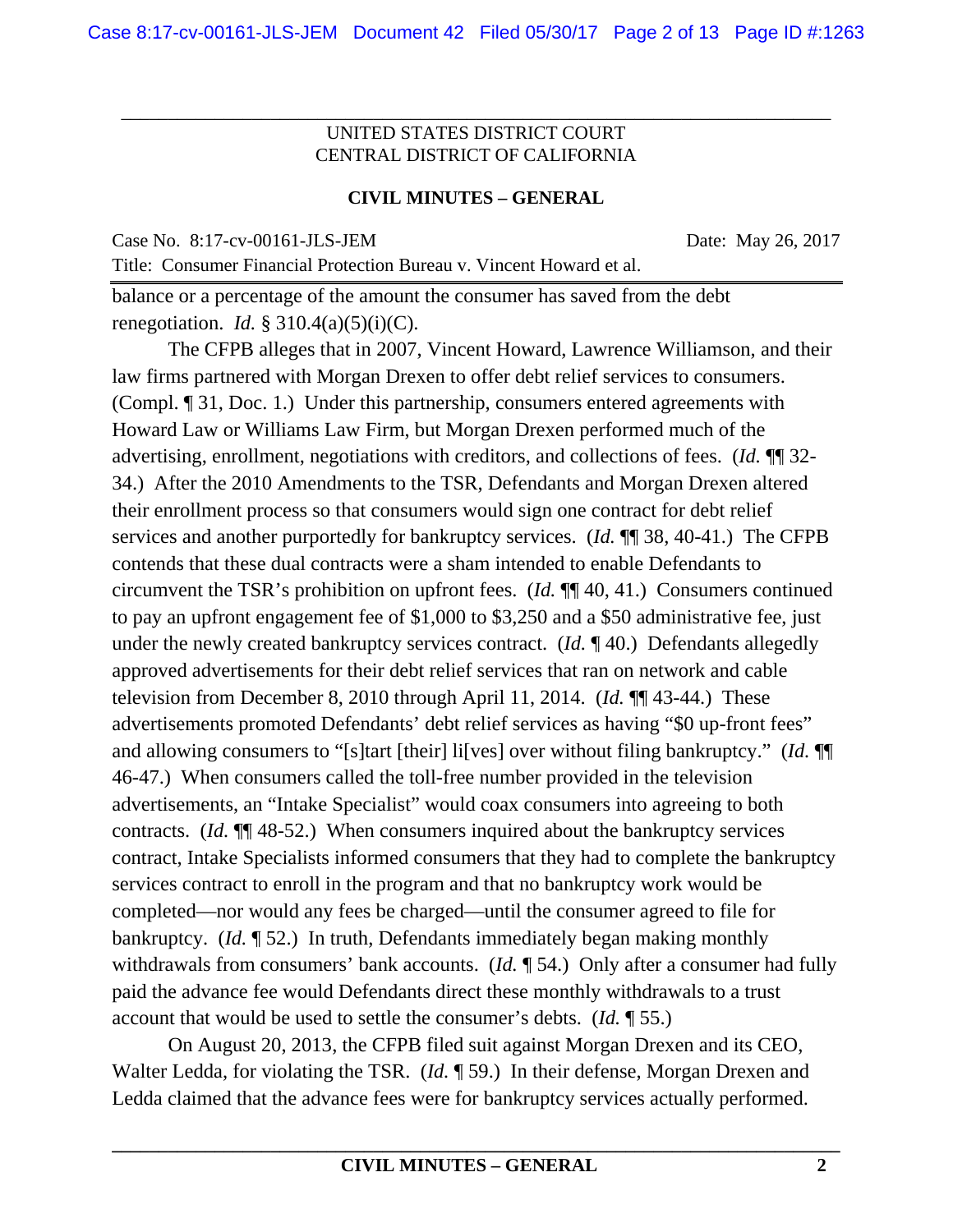\_\_\_\_\_\_\_\_\_\_\_\_\_\_\_\_\_\_\_\_\_\_\_\_\_\_\_\_\_\_\_\_\_\_\_\_\_\_\_\_\_\_\_\_\_\_\_\_\_\_\_\_\_\_\_\_\_\_\_\_\_\_\_\_\_\_\_\_\_\_\_\_\_\_\_\_

# **CIVIL MINUTES – GENERAL**

Case No. 8:17-cv-00161-JLS-JEM Date: May 26, 2017

Title: Consumer Financial Protection Bureau v. Vincent Howard et al.

(*Id.* ¶ 60.) On the eve of trial, however, the CFPB discovered that the bankruptcy petitions produced by Morgan Drexen during discovery had been fabricated. (*Id.* ¶ 61.) On April 21, 2015, after conducting an evidentiary hearing, this Court issued terminating sanctions against Morgan Drexen. *See generally CFPB v. Morgan Drexen, Inc.*, 101 F. Supp. 3d 856 (C.D. Cal. 2015).

While the *Morgan Drexen* litigation proceeded, Morgan Drexen allegedly began transferring its functions to Defendants. (Compl. ¶¶ 64-66.) In 2014, Morgan Drexen's creditor relations department shifted to Williamson & Howard and, in 2015, 50-60 staff members from Morgan Drexen's intake services, accounting, and client services departments transferred to Williamson & Howard. (*Id.* ¶¶ 65-66.) Because Morgan Drexen, Williamson & Howard, and Howard Law shared the same office space, these transfers were effortless. (*Id.* ¶ 68.) In fact, at one point, Morgan Drexen's CEO could not tell who worked for which entity. (*Id.*) After this Court issued the default judgment against Morgan Drexen, Vincent Howard allegedly told Ledda that Williamson & Howard would continue Morgan Drexen's practices. (*Id.* ¶ 69.) CFPB alleges that, between June 2015 and October 2015, Defendants collected an additional \$5.2 million from consumers who had signed up for the debt relief services through Morgan Drexen. (*Id.* ¶ 72.)

In its Complaint, the CFPB advances three counts against Defendants: (1) charging upfront fees for debt relief services (16 C.F.R. § 310.4(a)(5)(i)), (2) engaging in misleading debt relief practices (*id.* § 310.3(a)(2)(ii), (x)), and (3) substantially assisting Morgan Drexen and Walter Ledda in their violations of the TSR (*id.* § 310.3(b)). (Compl. ¶¶ 87-99.)

# **II. LEGAL STANDARD**

In deciding a motion to dismiss under Rule 12(b)(6), courts must accept as true all "well-pleaded factual allegations" in a complaint. *Ashcroft v. Iqbal*, 556 U.S. 662, 679 (2009). A court must draw all reasonable inferences in the light most favorable to the non-moving party. *See Daniels-Hall v. Nat'l Educ. Ass'n*, 629 F.3d 992, 998 (9th Cir. 2010). Yet, "courts 'are not bound to accept as true a legal conclusion couched as a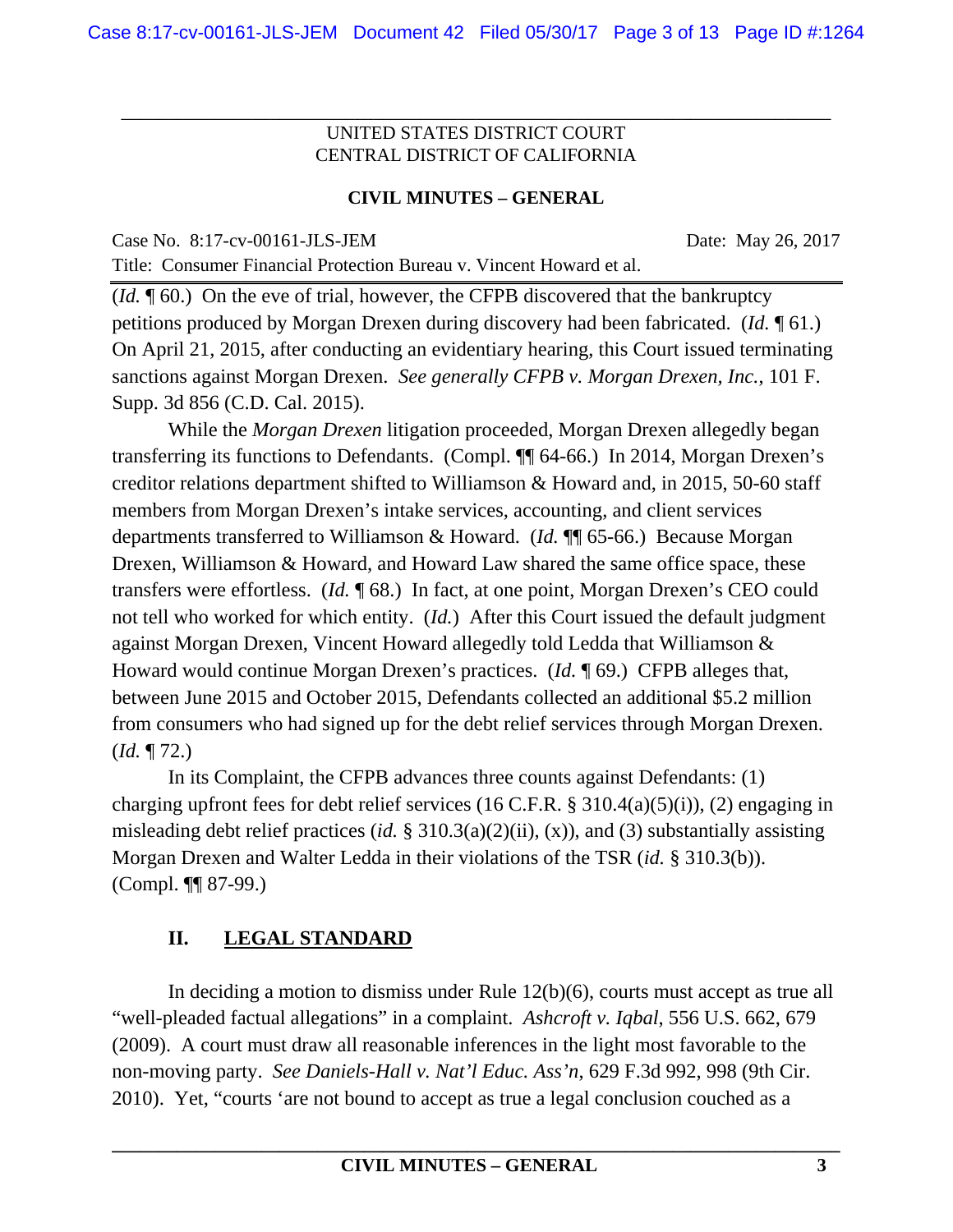\_\_\_\_\_\_\_\_\_\_\_\_\_\_\_\_\_\_\_\_\_\_\_\_\_\_\_\_\_\_\_\_\_\_\_\_\_\_\_\_\_\_\_\_\_\_\_\_\_\_\_\_\_\_\_\_\_\_\_\_\_\_\_\_\_\_\_\_\_\_\_\_\_\_\_\_

# **CIVIL MINUTES – GENERAL**

Case No. 8:17-cv-00161-JLS-JEM Date: May 26, 2017

Title: Consumer Financial Protection Bureau v. Vincent Howard et al.

factual allegation.'" *Bell Atl. Corp. v. Twombly*, 550 U.S. 544, 555 (2007) (quoting *Papasan v. Allain*, 478 U.S. 265, 286 (1986)). "To survive a motion to dismiss, a complaint must contain sufficient factual matter, accepted as true, to 'state a claim to relief that is plausible on its face.'" *Iqbal*, 556 U.S. at 678 (quoting *Twombly*, 550 U.S. at 570). "A claim has facial plausibility when the plaintiff pleads factual content that allows the court to draw the reasonable inference that the defendant is liable for the misconduct alleged." *Id.* (citing *Twombly*, 550 U.S. at 556).

"[W]here a complaint includes allegations of fraud, Federal Rule of Civil Procedure 9(b) requires more specificity including an account of the 'time, place, and specific content of the false representations as well as the identities of the parties to the misrepresentations.'" *Swartz v. KPMG LLP*, 476 F.3d 756, 764 (9th Cir. 2007) (quoting *Edwards v. Marin Park, Inc.*, 356 F.3d 1058, 1066 (9th Cir. 2004)). "A pleading is sufficient under [R]ule 9(b) if it identifies the circumstances constituting fraud so that a defendant can prepare an adequate answer from the allegations." *Moore v. Kayport Package Express, Inc.*, 885 F.2d 531, 540 (9th Cir. 1989).

# **III. DISCUSSION**

# **A. Constitutionality of CFPB's Structure**

In their Memorandum, Defendants attempt to incorporate by reference a constitutional challenge made by other litigants in an unrelated case, instead of actually explaining why they believe the CFPB is unconstitutionally structured. (Mem. at 6.) Then, in their Reply brief, Defendants dedicate two pages to this issue. "It is wholly improper for a party to incorporate by reference legal arguments made in briefs filed in connection with a motion that is not before the Court," *Raifman v. Wachovia Sec.*, LLC, No. C 11-02885 SBA, 2012 WL 1611030, at \*3 (N.D. Cal. May 8, 2012), and the Court "decline[s] to consider new issues raised for the first time in a reply brief[,]" *Cedano-Viera v. Ashcroft*, 324 F.3d 1062, 1069 n.5 (9th Cir. 2003). Accordingly, Defendants' constitutional challenge is not properly before the Court.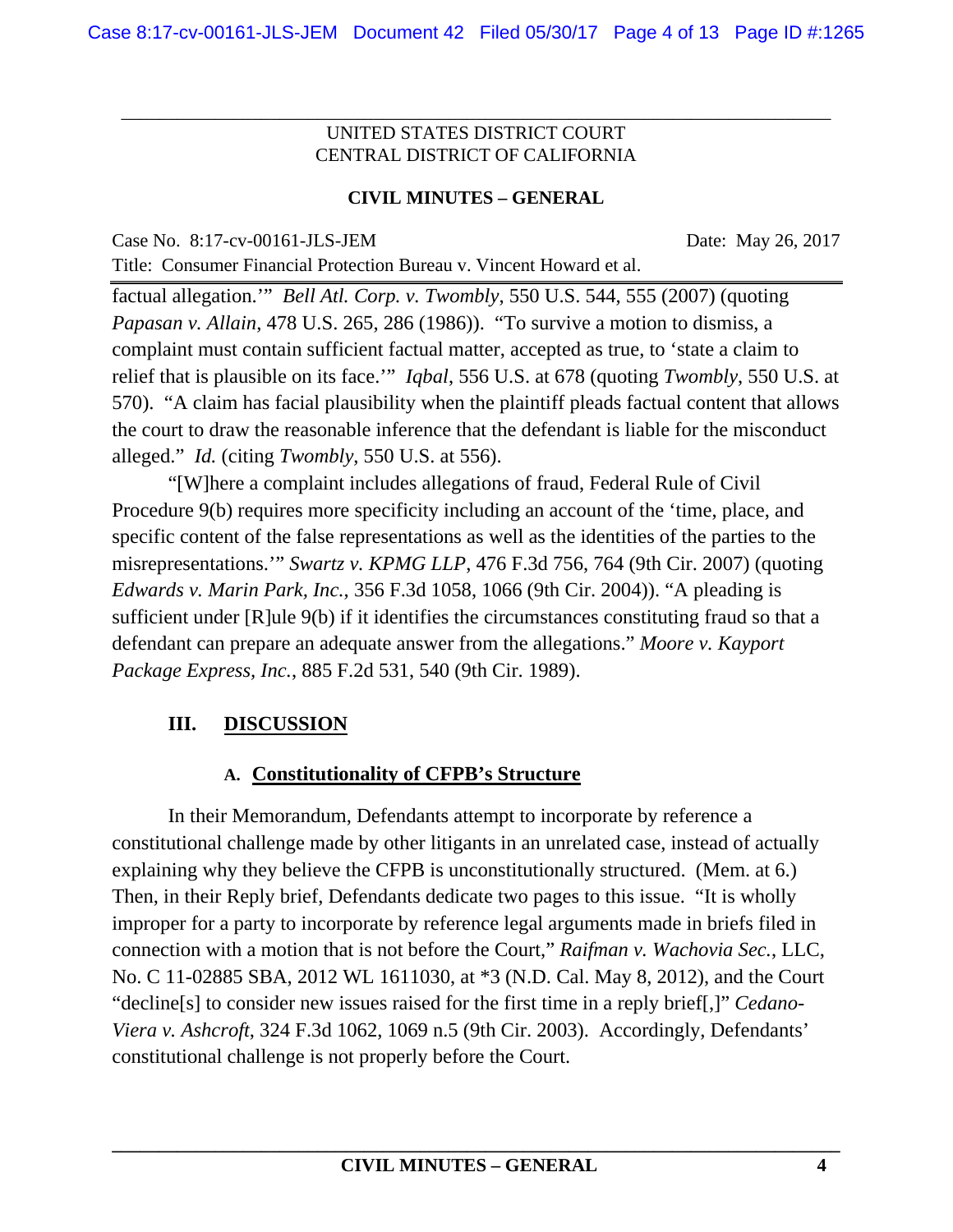\_\_\_\_\_\_\_\_\_\_\_\_\_\_\_\_\_\_\_\_\_\_\_\_\_\_\_\_\_\_\_\_\_\_\_\_\_\_\_\_\_\_\_\_\_\_\_\_\_\_\_\_\_\_\_\_\_\_\_\_\_\_\_\_\_\_\_\_\_\_\_\_\_\_\_\_

## **CIVIL MINUTES – GENERAL**

Case No. 8:17-cv-00161-JLS-JEM Date: May 26, 2017 Title: Consumer Financial Protection Bureau v. Vincent Howard et al.

#### **B. Practice of Law Exclusion**

Defendants contend that CFPB has no authority to bring this civil enforcement action because the Consumer Financial Protection Act excludes the practice of law from the agency's purview. (Mem. at 6-14.) Specifically, the Act provides as follows:

(e) Exclusion for practice of law

#### (1) In general

Except as provided under paragraph (2), the Bureau may not exercise any supervisory or enforcement authority with respect to an activity engaged in by an attorney as part of the practice of law under the laws of a State in which the attorney is licensed to practice law.

#### (2) Rule of construction

Paragraph (1) shall not be construed so as to limit the exercise by the Bureau of any supervisory, enforcement, or other authority regarding the offering or provision of a consumer financial product or service described in any subparagraph of section [5481(5) of this title]—

(A) that is not offered or provided as part of, or incidental to, the practice of law, occurring exclusively within the scope of the attorney-client relationship; or

(B) that is otherwise offered or provided by the attorney in question with respect to any consumer who is not receiving legal advice or services from the attorney in connection with such financial product or service.

#### (3) Existing authority

Paragraph (1) shall not be construed so as to limit the authority of the Bureau with respect to any attorney, to the extent that such attorney is otherwise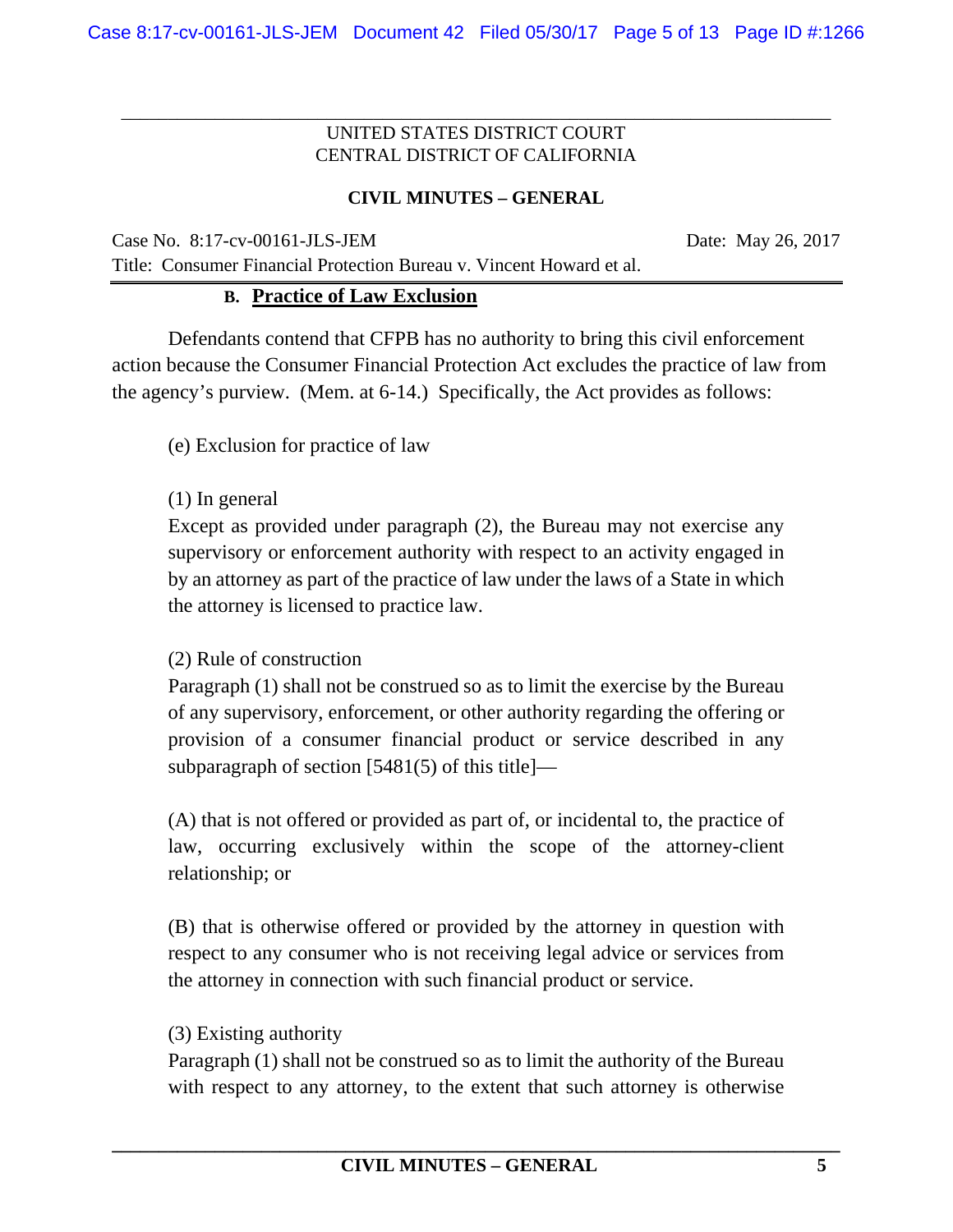\_\_\_\_\_\_\_\_\_\_\_\_\_\_\_\_\_\_\_\_\_\_\_\_\_\_\_\_\_\_\_\_\_\_\_\_\_\_\_\_\_\_\_\_\_\_\_\_\_\_\_\_\_\_\_\_\_\_\_\_\_\_\_\_\_\_\_\_\_\_\_\_\_\_\_\_

# **CIVIL MINUTES – GENERAL**

Case No. 8:17-cv-00161-JLS-JEM Date: May 26, 2017

subject to any of the enumerated consumer laws or the authorities transferred under subtitle F or H.

Title: Consumer Financial Protection Bureau v. Vincent Howard et al.

12 U.S.C. § 5517(e). Under Defendants' interpretation, this enforcement action is barred by Paragraph 1 of the practice of law exclusion and does not fall within the exceptions provided in Paragraphs 2 and 3. (Mem. at 6-14.) The CFPB, by contrast, maintains that the enforcement action falls under the exception provided in Paragraph 3, if not the Paragraph 2 exception as well. (Opp'n at 4-6.)

Paragraph 3 of the practice of law exclusion provides that Paragraph 1's general prohibition on the CFPB bringing an enforcement action against an attorney engaged in the practice of law "shall not be construed so as to limit the authority of the Bureau with respect to any attorney, to the extent that such attorney is otherwise subject to any of the enumerated consumer laws or the authorities transferred under subtitle F or H." 12 U.S.C. § 5517(e)(3). Section 1100C in subtitle H authorizes the CFPB to enforce the TSR:

(a) AMENDMENTS TO SECTION 3.—Section 3 of the Telemarketing and Consumer Fraud and Abuse Prevention Act (15 U.S.C. 6102) is amended by striking subsections (b) and (c) and inserting the following:

. . . .

(d) ENFORCEMENT BY BUREAU OF CONSUMER FINANCIAL PROTECTION.—Except as otherwise provided in sections 3(d), 3(e), 4, and 5, and subject to subtitle B of the Consumer Financial Protection Act of 2010, this Act shall be enforced by the Bureau of Consumer Financial Protection under subtitle E of the Consumer Financial Protection Act of 2010, with respect to the offering or provision of a consumer financial product or service subject to that Act.

Dodd-Frank Wall Street Reform and Consumer Protection Act, Pub. L. No. 111–203, § 1100C, 124 Stat. 1376, 2111 (2010). Thus, while the CFPB does not promulgate the Telemarketing Sales Rule, both the CFPB and FTC have the authority to enforce it. The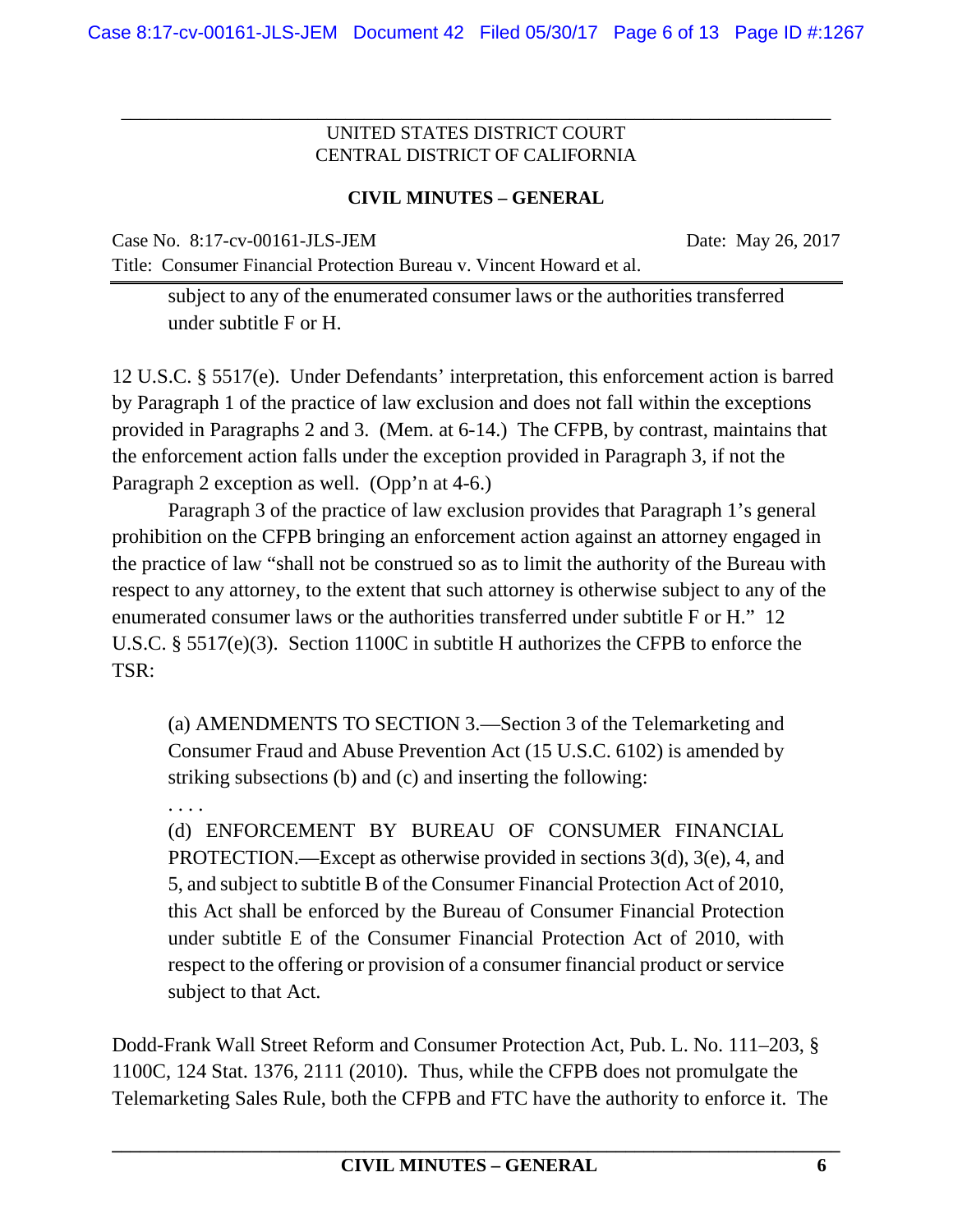\_\_\_\_\_\_\_\_\_\_\_\_\_\_\_\_\_\_\_\_\_\_\_\_\_\_\_\_\_\_\_\_\_\_\_\_\_\_\_\_\_\_\_\_\_\_\_\_\_\_\_\_\_\_\_\_\_\_\_\_\_\_\_\_\_\_\_\_\_\_\_\_\_\_\_\_

#### **CIVIL MINUTES – GENERAL**

Title: Consumer Financial Protection Bureau v. Vincent Howard et al.

Case No. 8:17-cv-00161-JLS-JEM Date: May 26, 2017

TSR, in turn, contains no applicable exception for the practice of law or attorneys. In adopting the 2010 Amendments to the TSR, the FTC considered several comments that urged the agency to create such an exception. But, after examining these concerns, the FTC rejected the proposal because (1) the rule applies only to attorneys engaged in telemarketing, (2) most attorneys have a face-to-face conversation with a prospective client before accepting a representation (which would take them out of the scope of the rule), (3) the rule would not conflict with state regulations on the practice of law, (4) the agency found it important to "retain Rule coverage[,]" and (5) the rule was consistent with the governing statutes. Telemarketing Sales Rule, 75 Fed. Reg. 48458, 48467-69 (Aug. 10, 2010).

 Defendants posit that the word "otherwise" in Paragraph 3 means that this exception "merely stat[es] that if an attorney engages in an activity that is not 'part of the practice of law', he or she does not escape regulation by the CFPB under another consumer law simply by virtue of the individual's status as 'an attorney.'" (Reply at 11.) But this construction would render Paragraph 3 superfluous. *See, e.g.*, *Beisler v. CIR*, 814 F.2d 1304, 1307 (9th Cir. 1987) ("[Courts] should avoid an interpretation of a statute that renders any part of it superfluous and does not give effect to all of the words used by Congress."). "Otherwise" in Paragraph 3 plainly signifies that the authority "transferred" under subtitle F or H applies to those engaged in the legal practice and ensures that the CFPB is not attempting to regulate the practice of law under its general authority "to prevent . . . unfair, deceptive, or abusive act[s] or practice[s]." 12 U.S.C. § 5531(a). This interpretation also makes sense: Congress clearly did not want the CFPB to regulate the practice of law under its general enforcement authority. But, to the extent that certain legal practices were already subject to other consumer protection statutes, Congress did not intend the practice of law exclusion to eliminate those statutes' applicability to the legal profession. Even the legislative history quoted by Defendants confirms this was Congress's intent. *See* 156 Cong. Rec. E1349 (2010) (Statement of Hon. John Conyers, Jr., Chairman, House Judiciary Comm.) ("Section 1027(e)(3) makes clear that existing federal regulatory authority over activities of attorneys, either under enumerated consumer laws as defined in the bill, or transferred to the new Bureau from existing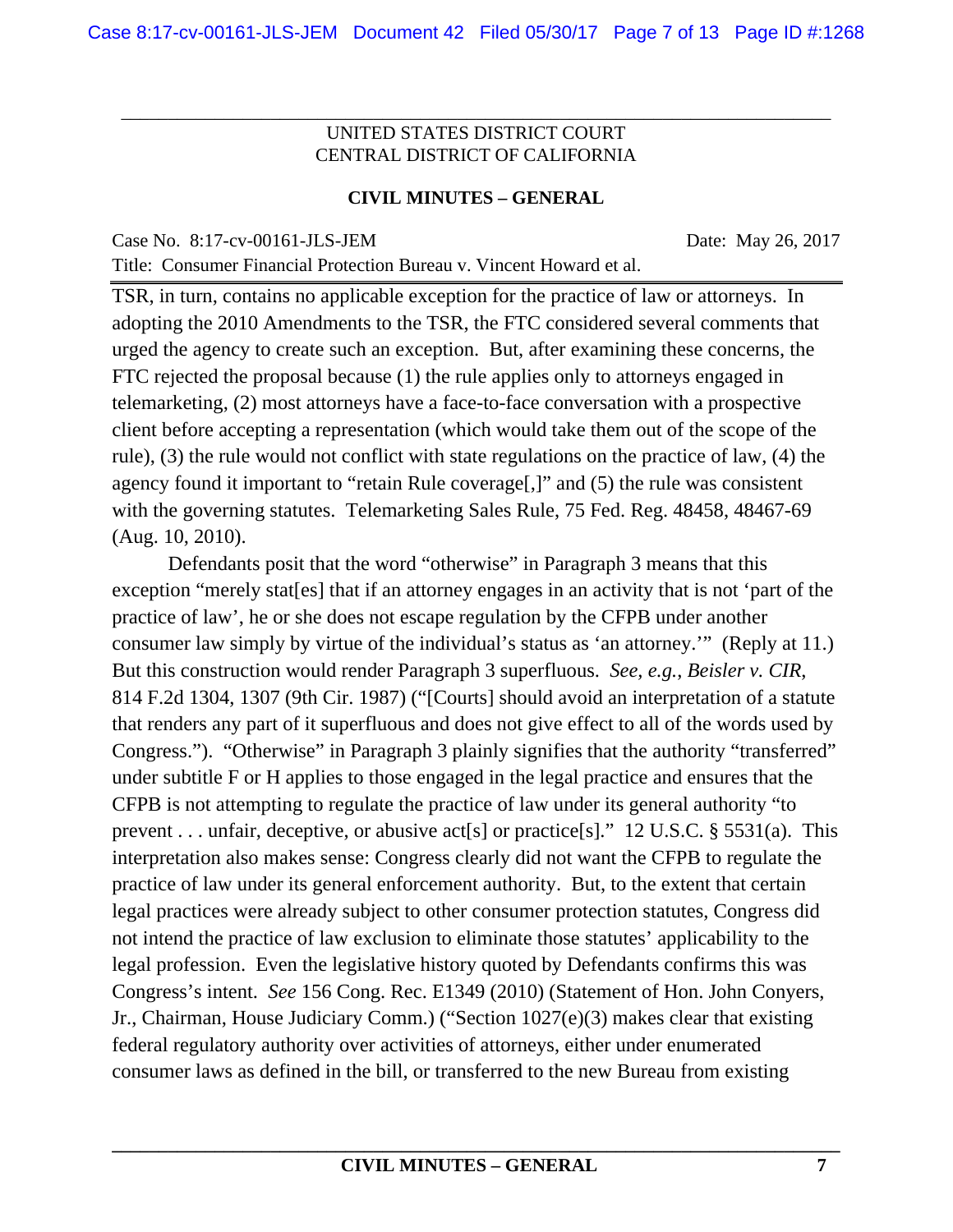\_\_\_\_\_\_\_\_\_\_\_\_\_\_\_\_\_\_\_\_\_\_\_\_\_\_\_\_\_\_\_\_\_\_\_\_\_\_\_\_\_\_\_\_\_\_\_\_\_\_\_\_\_\_\_\_\_\_\_\_\_\_\_\_\_\_\_\_\_\_\_\_\_\_\_\_

#### **CIVIL MINUTES – GENERAL**

Case No. 8:17-cv-00161-JLS-JEM Date: May 26, 2017

Title: Consumer Financial Protection Bureau v. Vincent Howard et al. agencies under subtitle F or H of Title X, the Consumer Financial Protection Bureau title, is not diminished.").

 Section 1100C's indication that the section is "subject to subtitle B" does not alter this conclusion. Subtitle B of the Consumer Financial Protection Act includes, along with the rest of the practice of law exclusion and many other unrelated provisions, Paragraph 3. § 1027, 124 Stat. at 1999.

 Defendants' reliance on *ABA v. FTC*, 430 F.3d 457 (D.C. Cir. 2005), and the Bankruptcy Code are equally unavailing. In *ABA*, the D.C. Circuit held, under *Chevron* step one that a law firm were not a "financial institution or other person . . . subject to the jurisdiction of any agency or authority under" certain provisions of the Gramm-Leach-Bliley Financial Modernization Act. *Id.* at 468-71. In an alternative holding, the panel held that the FTC's interpretation was unreasonable because Congress did not provide a clear statement in the Gramm-Leach-Bliley Financial Modernization Act that it intended to regulate the practice of law. *Id.* at 471-72. Here, Congress has explicitly allowed the CFPB to take enforcement actions where the transferred authority already covers attorneys. And, in issuing the 2010 TSR Amendments, the FTC—not the CFPB reasoned that excluding attorneys from the rule would be inconsistent with the governing statutes. Telemarketing Sales Rule, 75 Fed. Reg. at 48467-69. To the extent that Defendants' argument could be construed as challenging the FTC's interpretation of the Telemarketing and Consumer Fraud and Abuse Prevention Act, they make no effort to show how the statute is unambiguous at *Chevron* step one. At *Chevron* step two, the FTC reasonably concluded that attorneys typically do not solicit clients through telemarketing or accept client engagements without an in-person meeting, and to the extent that attorneys engage in both of these practices, the agency's telemarketing rules should not exempt them. *Id.* Unlike in *ABA*, the FTC is not regulating the practice of law generally, just a limited number of attorneys who engage in activities generally not associated with the legal profession. Likewise, the various provisions Defendants reference from the Bankruptcy Code are inapposite because the CFPB alleges that Defendants created these bankruptcy contracts to circumvent the TSR's restrictions on upfront fees for debt relief services. Accordingly, Defendants' Motion to Dismiss this action as barred by the practice of law exclusion is DENIED.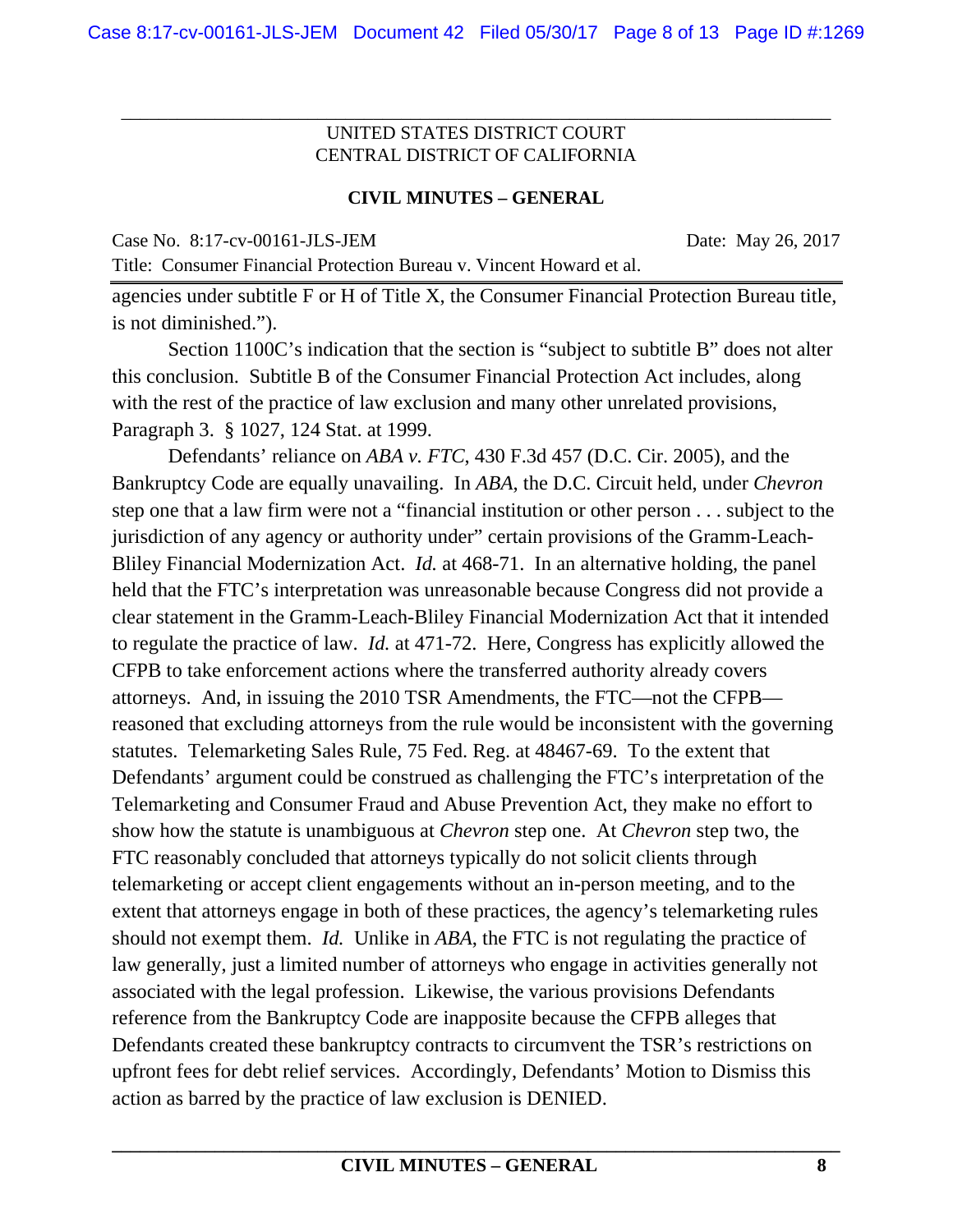\_\_\_\_\_\_\_\_\_\_\_\_\_\_\_\_\_\_\_\_\_\_\_\_\_\_\_\_\_\_\_\_\_\_\_\_\_\_\_\_\_\_\_\_\_\_\_\_\_\_\_\_\_\_\_\_\_\_\_\_\_\_\_\_\_\_\_\_\_\_\_\_\_\_\_\_

## **CIVIL MINUTES – GENERAL**

Case No. 8:17-cv-00161-JLS-JEM Date: May 26, 2017 Title: Consumer Financial Protection Bureau v. Vincent Howard et al.

# **C. Injunctive Relief**

Defendants move to dismiss the CFPB's request for injunctive relief because, Defendants assert, they ceased their debt relief practice "over a year ago." (Mem. at 15 (emphasis omitted).) The CFPB responds that, even if this representation were true, the agency may still seek injunctive relief because there is a sufficient likelihood that Defendants' violations of the TSR will reoccur. (Opp'n 8-10.)

To demonstrate Article III standing, a private party must "(1) have suffered an 'injury in fact' that is 'concrete and particularized' and 'actual or imminent, not conjectural or hypothetical,' (2) the harm must be 'fairly trace[able]' to the defendants' conduct, and (3) the Court must be able to redress the claimed injury." *Brenner v. Procter & Gamble Co.,* No. SACV161093JLSJCGX, 2016 WL 8192946, at \*3 (C.D. Cal. Oct. 20, 2016) (quoting *Lujan v. Defs. of Wildlife*, 504 U.S. 555, 560-61 (1992)). "At each stage of a suit, the elements of Article III standing must "be supported in the same way as any other matter on which the plaintiff bears the burden of proof, *i.e.*, with the manner and degree of evidence required at the successive stages of the litigation." *Brenner*, 2016 WL 8192946, at \*3. Accordingly, "[a]t the pleading stage, general factual allegations . . . may suffice." *Id.* (quoting *Lujan*, 504 U.S. at 561). Not all of these prerequisites to Article III standing apply equally to a government enforcement action. For instance, a government agency "need not suffer a 'particularized injury'" because "it is charged under Article II to enforce federal law." *CFPB v. Gordon*, 819 F.3d 1179, 1188 (9th Cir. 2016).

Although the decision was not framed in terms of constitutional standing, the Supreme Court held in *United States v. W. T. Grant Co.* that a "court's power to grant injunctive relief survives discontinuance of the illegal conduct." 345 U.S. 629, 633 (1953). There, much like in this case, the defendants claimed that the United States could not secure an injunction because the defendants had ceased their allegedly illegal conduct. *Id.* at 631-32. In rejecting this argument, *W. T. Grant Co.* held that the United States may obtain an injunction if the government shows "some cognizable danger of recurrent violation, something more than the mere possibility which serves to keep the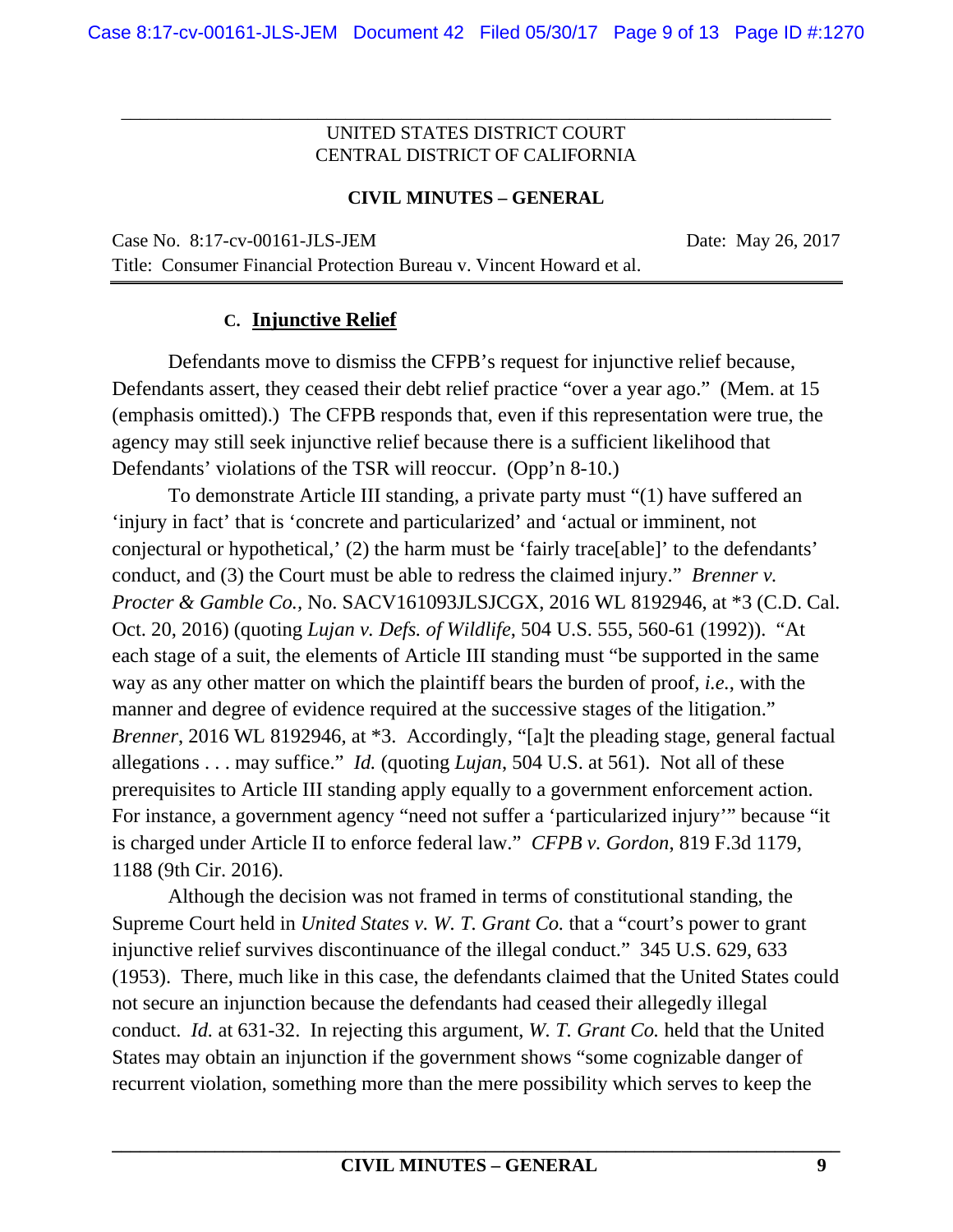\_\_\_\_\_\_\_\_\_\_\_\_\_\_\_\_\_\_\_\_\_\_\_\_\_\_\_\_\_\_\_\_\_\_\_\_\_\_\_\_\_\_\_\_\_\_\_\_\_\_\_\_\_\_\_\_\_\_\_\_\_\_\_\_\_\_\_\_\_\_\_\_\_\_\_\_

## **CIVIL MINUTES – GENERAL**

Case No. 8:17-cv-00161-JLS-JEM Date: May 26, 2017

case alive." 345 U.S. at 633. In determining whether this standard has been satisfied, courts consider:

Title: Consumer Financial Protection Bureau v. Vincent Howard et al.

the degree of scienter, whether the conduct was an isolated instance or recurrent, whether the defendants' current occupations position them to commit future violations, the degree of harm consumers suffered from defendants' unlawful conduct, and defendants' recognition of their own culpability and the sincerity of their assurances (if any) against future violations.

*F.T.C. v. Magui Publishers, Inc.*, No. CIV. 89-3818RSWL(GX), 1991 WL 90895, at \*15 (C.D. Cal. Mar. 28, 1991), *aff'd*, 9 F.3d 1551 (9th Cir. 1993). At this early juncture, each of these factors suggest "some cognizable danger of recurrent violation." *W. T. Grant Co.*, 345 U.S. at 633. The CFPB alleges that Defendants developed their scheme with the intent to circumvent the 2010 TSR amendments, their current occupations would enable them to restart the debt relief practice, consumers allegedly incurred tens of millions of dollars in illegal charges due to Defendants and Morgan Drexen's violations of the TSR, and Defendants vigorously maintain that their debt relief practices were legal. Thus, the Court DENIES Defendants' request to dismiss the CFPB's request for injunctive relief.

## **D. Failure to State a Claim**

Defendants assert that the CFPB's substantial assistance claim does not satisfy Rule  $9(b)$ 's heightened pleading standard (Mem. at  $15{\text -}20$ ),<sup>1</sup> while the CFPB counters that Rule 9(b) does not apply, and that the agency has satisfied the standard in any event (Opp'n 10-14).

"[W]here fraud is not an essential element of a claim, only allegations ('averments') of fraudulent conduct must satisfy the heightened pleading requirements of

 $\overline{1}$  $<sup>1</sup>$  In this section of their Memorandum, Defendants focused exclusively on the CFPB's</sup> substantial assistance claim (Mem. 16-20), and after the CFPB noted this in its Opposition brief, Defendants did not suggest that their Rule 9(b) pleading argument extended beyond this count in their Reply (Reply at 5-9).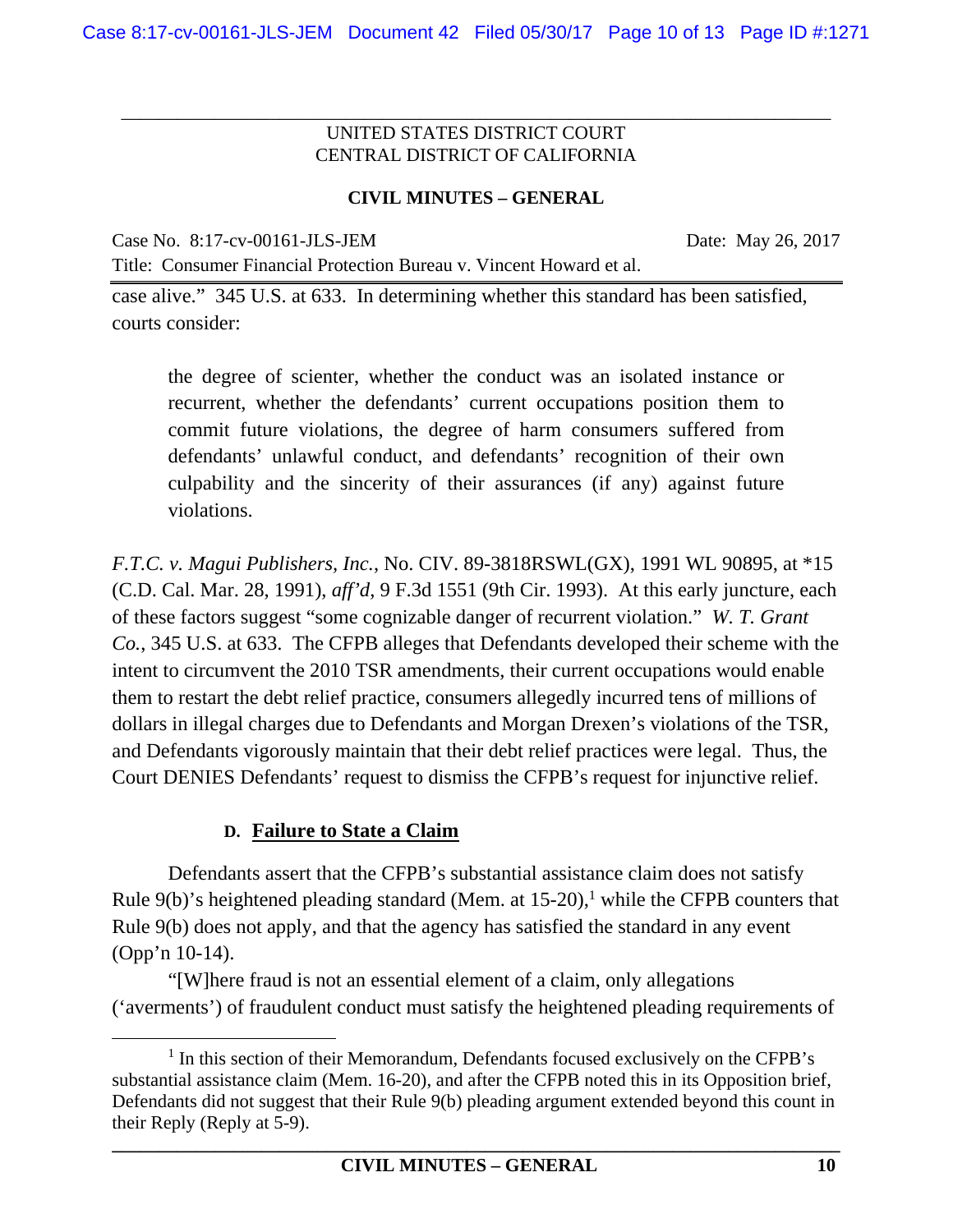\_\_\_\_\_\_\_\_\_\_\_\_\_\_\_\_\_\_\_\_\_\_\_\_\_\_\_\_\_\_\_\_\_\_\_\_\_\_\_\_\_\_\_\_\_\_\_\_\_\_\_\_\_\_\_\_\_\_\_\_\_\_\_\_\_\_\_\_\_\_\_\_\_\_\_\_

#### **CIVIL MINUTES – GENERAL**

Case No. 8:17-cv-00161-JLS-JEM Date: May 26, 2017

Title: Consumer Financial Protection Bureau v. Vincent Howard et al.

Rule 9(b)." *Vess v. Ciba-Geigy Corp. USA*, 317 F.3d 1097, 1105 (9th Cir. 2003). "[I]f particular averments of fraud are insufficiently pled under Rule 9(b), a district court should 'disregard' those averments, or 'strip' them from the claim[,]" and determine whether the remaining allegations support a claim. *Id.* at 1105.

There is no basis for applying Rule 9(b)'s heightened pleadings standing to count three because a substantial assistance claim under the TSR does not sound in fraud. To succeed on its substantial assistance claim, CFPB must show "a person [1] ... provide [d] substantial assistance or support [2] to any seller or telemarketer [3] when that person kn[ew] or consciously avoid[ed] knowing that the seller or telemarketer [was] engaged in any act or practice that violates §§ 310.3(a), (c) or (d), or § 310.4 . . . " 16 C.F.R. § 310.3(b). Although the CFPB alleges that Intake Specialists made misrepresentations to consumers about the bankruptcy contracts, and the advertisements Defendants approved deceptively claimed that there were no upfront fees for Defendants' debt relief service, Defendants could be held liable for providing substantial assistance even if they did not make these representations to consumers. At most, only the CFPB's allegations that Defendants made misrepresentations about their debt relief services would be subject to Rule 9(b), but the CFPB states a claim without these allegations. *See Vess*, 317 F.3d at 1105. In any event, Rule 9(b) would not apply because, "[u]nlike the elements of common law fraud, the [CFPB] need not prove scienter, reliance, or injury . . . ." *FTC v. Freecom Commc'ns, Inc.*, 401 F.3d 1192, 1204 n.7 (10th Cir. 2005); *see Kearns v. Ford Motor Co.*, 567 F.3d 1120, 1126 (9th Cir. 2009) (comparing the allegations in a complaint to the elements of fraud to determine whether an averment "sounds in fraud").

This holding comports with the decisions of most district courts that have addressed the issue. *See, e.g.*, *FTC v. Med. Billers Network, Inc.*, 543 F. Supp. 2d 283, 314 (S.D.N.Y. 2008) (rejecting the argument that violations of the TSR must be pleaded with specificity under Rule 9(b)); *United States v. Dish Network, L.L.C.*, 667 F. Supp. 2d 952, 961 (C.D. Ill. 2009) (applying Rule 8 to a substantial assistance claim under the TSR); *FTC v. Consumer Health Benefits Ass'n*, No. 10 CIV. 3551 ILG RLM, 2012 WL 1890242, at \*7 (E.D.N.Y. May 23, 2012).

Defendants do not challenge the adequacy of the CFPB's pleadings under Rule 8, and the Court finds these allegations to be sufficiently plausible to state a claim.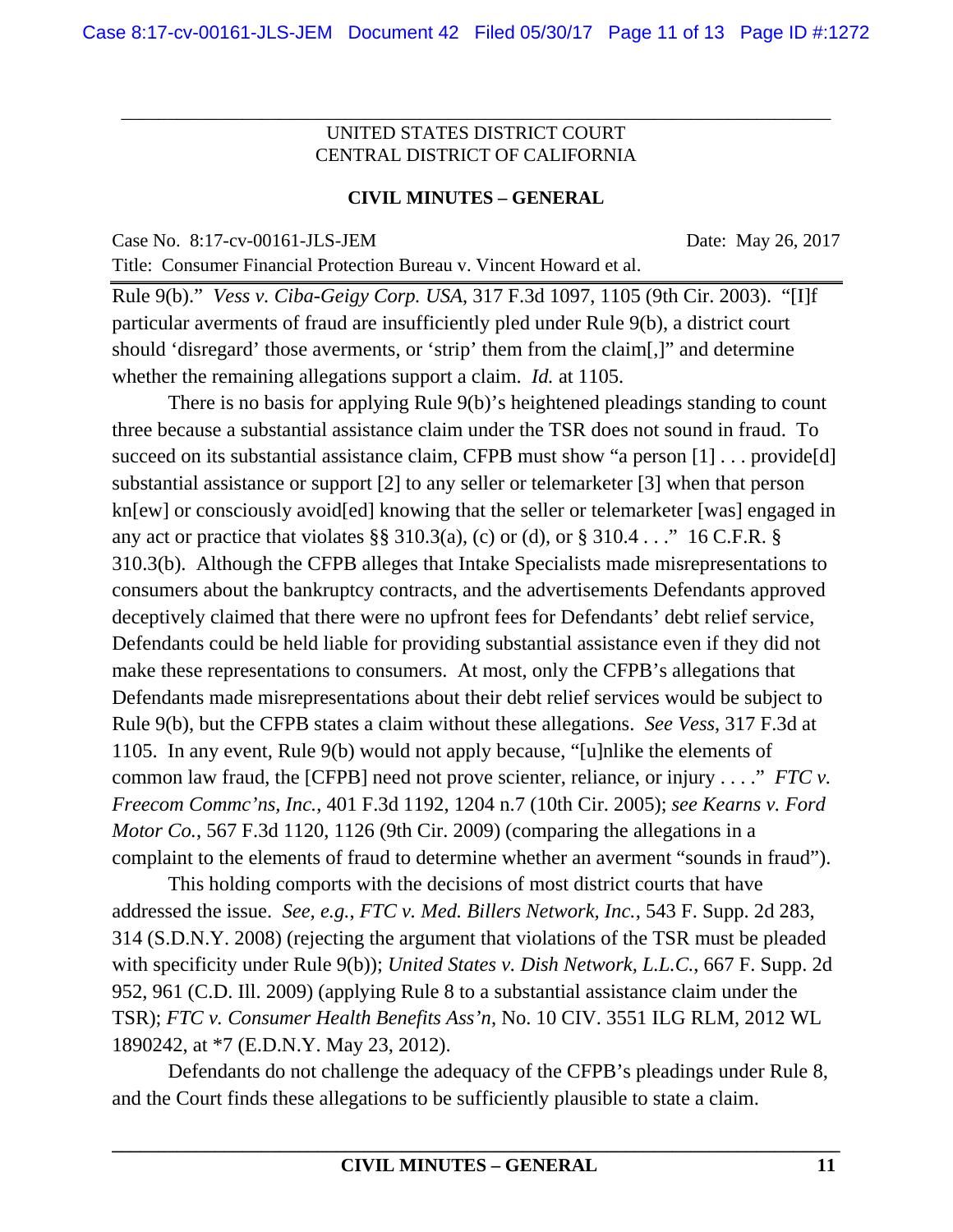\_\_\_\_\_\_\_\_\_\_\_\_\_\_\_\_\_\_\_\_\_\_\_\_\_\_\_\_\_\_\_\_\_\_\_\_\_\_\_\_\_\_\_\_\_\_\_\_\_\_\_\_\_\_\_\_\_\_\_\_\_\_\_\_\_\_\_\_\_\_\_\_\_\_\_\_

## **CIVIL MINUTES – GENERAL**

Case No. 8:17-cv-00161-JLS-JEM Date: May 26, 2017

Title: Consumer Financial Protection Bureau v. Vincent Howard et al.

Accordingly, the Court DENIES Defendants' request to dismiss count three for failure to state a claim.

# **E. Judicial Estoppel**

For judicial estoppel to apply, (1) a party must take "clearly inconsistent" positions, (2) the court must have adopted the party's argument in the prior suit, and (3) the party sought to be estopped must "derive an unfair advantage or impose an unfair detriment" as a result of the inconsistency. *New Hampshire v. Maine*, 532 U.S. 742, 751 (2001). Essentially, Defendants claim that, by failing to include them in the original complaint, the CFPB should be barred from bringing this subsequent enforcement action against them. (Mem. 20.) Not so. Although the CFPB's decision not to name Defendants in the *Morgan Drexen* litigation may have statute-of-limitations implications, the agency's choice to file suit solely against Morgen Drexen, alleging that the company committed various violations of the TSR, is not "clearly inconsistent" with the agency subsequent decision to take action against Defendants. Nor have Defendants demonstrated that this Court relied on any representation that would result in the CFPB receiving an unfair advantage or imposing an unfair burden on Defendants. As such, Defendants' Motion to Dismiss the CFPB's Complaint based on judicial estoppel is DENIED.

## **F. Issue Preclusion**

The preclusive effect of a federal judgment in a federal-question suit is a question of federal law. *Taylor v. Sturgell*, 553 U.S. 880, 891 (2008). To warrant the application of offensive non-mutual issue preclusion, a moving party must demonstrate "(1) there was a full and fair opportunity to litigate the identical issue in the prior action; (2) the issue was actually litigated in the prior action; (3) the issue was decided in a final judgment, and (4) the party against whom issue preclusion is asserted was a party or in privity with a party to the prior action." *Syverson v. Int'l Bus. Machines Corp.*, 472 F.3d 1072, 1078 (9th Cir. 2007) (citations omitted). Defendants have not satisfied their burden under these elements: the *Morgan Drexen* action did not resolve whether Morgan